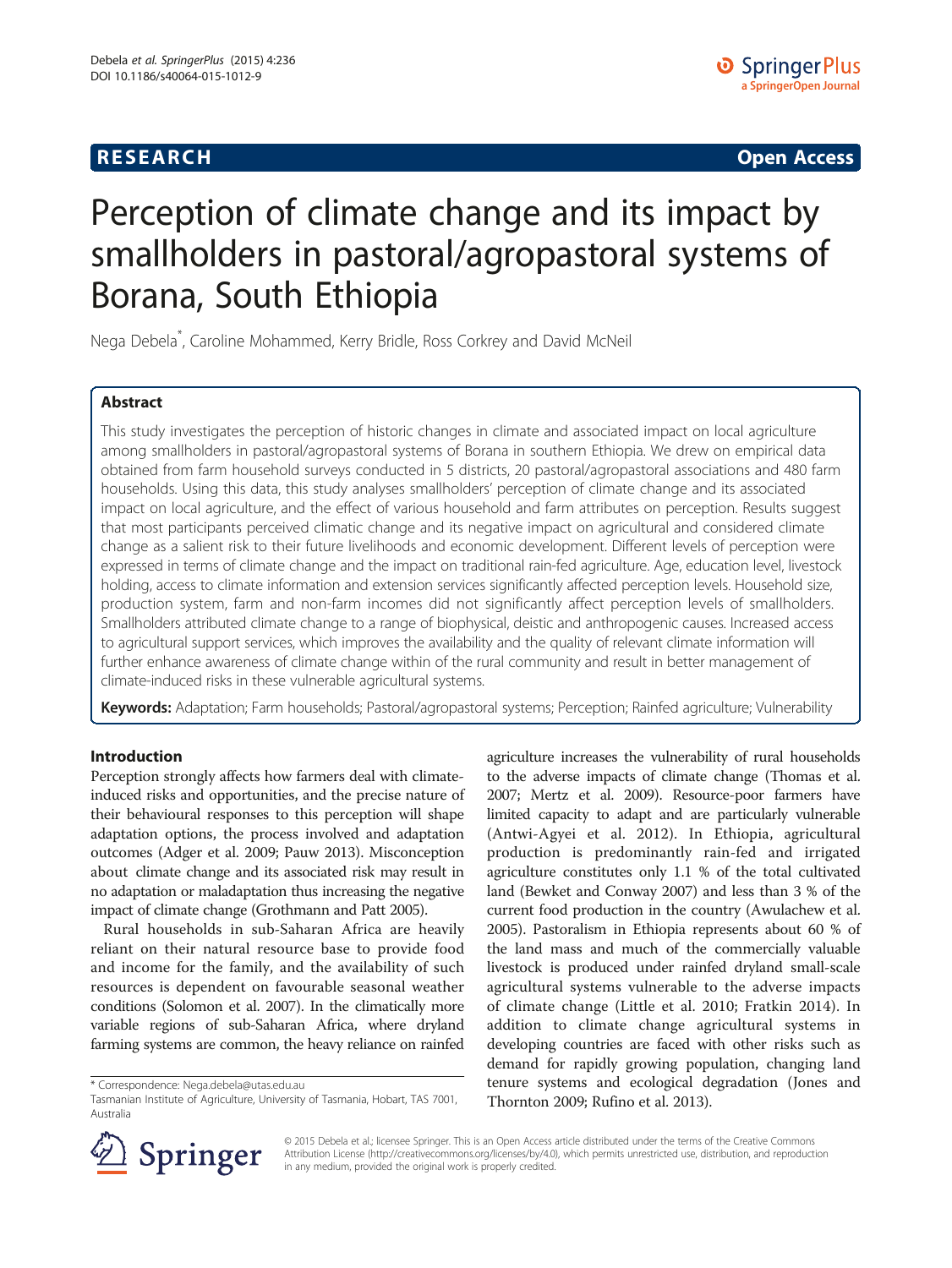The current international scientific consensus is that recent global warming conditions indicate a fairly stable long-term trend with natural variability of local climate (Hansen et al. [2012\)](#page-10-0). The notorious variability in local climate conditions and the underlying long-term trend towards global warming makes it difficult for local people to discern climate change. Beliefs and attitudes towards climate change depend on contextual factors including access to climate information and experiential learning. For instance, the large majority of scientists working in disciplines contributing to studies of our climate, accept that climate change is almost certainly being caused by human activities (Hansen et al. [2012](#page-10-0)). Indigenous people with limited access to climate information are more likely to attribute changing climatic conditions, particularly extreme weather events, to a change in their rituals and cultural practices (Nyanga et al. [2011](#page-10-0)). Irrespective of the driving forces however understanding views of target communities is important to prompt the need to adapt and facilitate support for policy related adaptation decisions.

Perception of climate change among rural communities is driven by multiple forces. Different household and farm factors influence whether and to what extent farmers perceive climate change and its impact on local agriculture (Deressa et al. [2011\)](#page-10-0). The age of a subsistence farmer is closely related to farming experience and their accumulated knowledge of the environment including changes in climatic conditions (Patt and Schröter [2008;](#page-10-0) Deressa et al. [2011;](#page-10-0) Juana et al. [2013\)](#page-10-0) that may go back many decades. Studies conducted in African smallholder farming systems have indicated that the level of formal education attained by farmers influences their ability to perceive climate change and its impact (Maddison [2007](#page-10-0); Mustapha et al. [2012\)](#page-10-0). Households with many members are more likely to engage in non-farm income generating activities because non-farm income buffers financial losses from farming, the householders are less likely to perceive climate change (Ndambiri et al. [2012\)](#page-10-0). Access to support services such as extension services and climate information is purported to increase farmer perception of climate change and its associated risks (Maddison, [2007,](#page-10-0) ATPS, [2013\)](#page-10-0).

Livestock ownership and herd size in traditional farming systems are two related variables which have been used to represent the level of a farmer's dependence on natural resources such as pasture and water for extensive livestock production (Kemausuor et al. [2011;](#page-10-0) Legesse et al. [2013\)](#page-10-0). The availability of such natural resources depends on a combination of resource management strategies and climatic conditions. Different livestock groups in this regard have varying degrees of susceptibility to stress conditions such as more frequent and longer periods of drought under a changing climate. For instance, cattle known for slower biological turnover are considered more vulnerable to feed shortages during drought than small

ruminants and camels (Lesnoff et al. [2012\)](#page-10-0). Households with cattle, in the event of drought, carry a potentially diversifiable risk (idiosyncratic risk) as well as the aggregate or co-variant risk of drought at a regional scale (Ligon and Schechter [2003](#page-10-0); Lesnoff et al. [2012](#page-10-0)). However, larger herd size is associated with greater demand for food.

This study uses a psychometric approach to explore how and why the traditional smallholders in the Ethiopian Borana pastoral/agropastoral systems have perceived changes to climate over a 20-year period (1992–2012). Psychometrics is one approach commonly applied to the study of perception in different disciplines including climate change (Sjöberg [2000a\)](#page-10-0). Combined with meteorological evidence from nearby stations, psychometric modelling can be used to generate useful policy-relevant information to better understand the extent of perception by farming communities (Maddison [2007;](#page-10-0) Deressa et al. [2011;](#page-10-0) Legesse et al. [2013\)](#page-10-0). Studies in climate change perception using psychometric modelling often generate information aimed at better understanding the extent of farmer perception, but fail to identify the factors that influence the level at which smallholders perceive climate change and its impact. In addition, much more emphasis is given to the mainstream sedentary agricultural systems with less attention to more marginalized pastoral/ agropastoral systems. This study therefore examines smallholders' perception of climate change and its impact on agriculture in the pastoral/agropastoral systems of Borana vulnerable to climate change. Our results improve our knowledge of smallholder perception in the Borana traditional system and can be used by decision makers seeking to improve adaptation processes and outcomes.

#### **Methods**

#### The study area

The study area, Borana pastoral/agropastoral systems lie within the Borana administrative zone (3°36' and 6°38'N and 36°43' and 41°40'E) which is located in southern Ethiopia in the tropics and shares boundary with Northern Kenya in the south (Fig. [1](#page-2-0)). The Borana administrative zone is broadly divided into two agroecological zones the high-altitude humid lands to the north and semi-arid lowlands to the south (Tache and Irwin [2003](#page-10-0)). The study was carried out in the heartland of (agro-)pastoral farming systems, in five of the seven semi-arid lowland administrative districts of the Borana Plateau (Yabelo, Dire, Moyale, Miyo, Arero, Teltele and Dugda Dawa). The study area has two dry seasons and two rainy seasons; Bona (long dry spell from December to February), Gana (long rainy period from March to May), Adolessa (short dry spell from June to August) and Hagaya (short rainy period from September to November) with remarkable inter-annual variation in seasonal conditions (Tache and Irwin [2003\)](#page-10-0).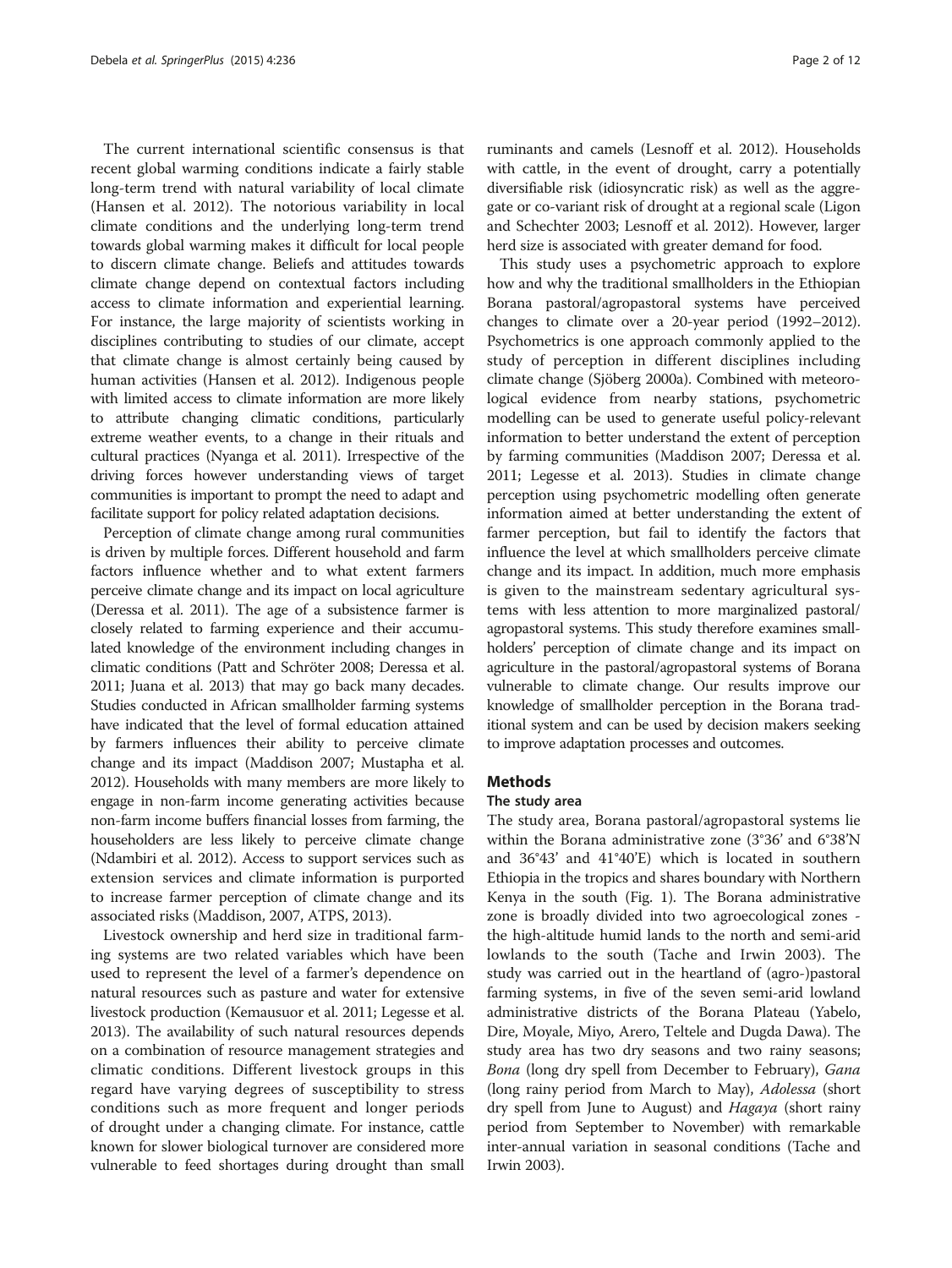

<span id="page-2-0"></span>

## The study approach

The study focuses on perception of climate change by farm households over a twenty-year period (1992–2012) starting immediately after the publication of the first climate change assessment report and as public awareness started to grow (Melillo et al. [1990](#page-10-0)). A 20 year time-frame has been adopted for other studies in Ethiopia (Deressa et al. [2011](#page-10-0)) and Uganda (Osbahr et al. [2011](#page-10-0)). In this study, farm household is the unit of analysis. A "household" is defined as a farm family unit consisting of a group of interrelated people living together, sharing the same dwelling house, working on the family farm, making farm-level decisions (including adaptation) and pooling their labour to manage their farm under the prime leadership of the household head (Davies and Bennett [2007](#page-10-0); Solomon et al. [2007](#page-10-0)).

Interviews were held with the heads of farm households. The choice of the household head as a primary source of information is justified because the household head plays a primary role in the majority of household and farming decisions related to production, marketing, resource allocation and adaptation decisions in traditional farming (Polson and Spencer [1991](#page-10-0); Bryceson [2002](#page-10-0); Solomon et al. [2007\)](#page-10-0). However, typically this method does not necessarily capture the direct opinions of all other members of the household and may to some extent be socially biased particularly with respect to activities not carried out by the head of the household. In addition, this study was limited by lack of sufficient observed climate data for the whole of the study period (1992–2012) as long-term historical weather data was difficult to find due to lack of complete data.

## Data collection - methods and tools

This study employed a multiple stage sampling design which involved districts, pastoral/agropastoral associations and farm households. Five out of the seven semi-arid lowland administrative districts of the Borana Plateau were selected for the study in a first stage of sampling (Arero, Dire, Miyo, Moyale, Yabelo). Experts were consulted to ensure that these five districts gave adequate representation of the different agroclimates and farming systems in the region. In the second stage of selection, four associations (two pastoral and two agropastoral) were randomly selected from each of the five districts. At the third stage, 24 households from each of the twenty pastoral/agropastoral associations were then randomly selected to give a total of 480 sample households. The sample size selected was sufficient to allow at least a 95 % confidence level with 5 % precision or margin of error for the parameter estimate in order to draw conclusions from the data analysis (Cochran [1977](#page-10-0)).

The farm household survey was conducted from August 2012 to October 2012 in two-steps, a field pretest and actual data collection. Enumerators conversant with the local language and customs in the study area were hired to conduct the household interviews during the field research. Before the interviews were carried out, enumerators received field training on the survey instruments and ethical considerations of this research. Each survey questionnaire contained 73 questions and took an average of an hour interview time.

The household survey questionnaire was designed after a review of literature about farmer perception of climate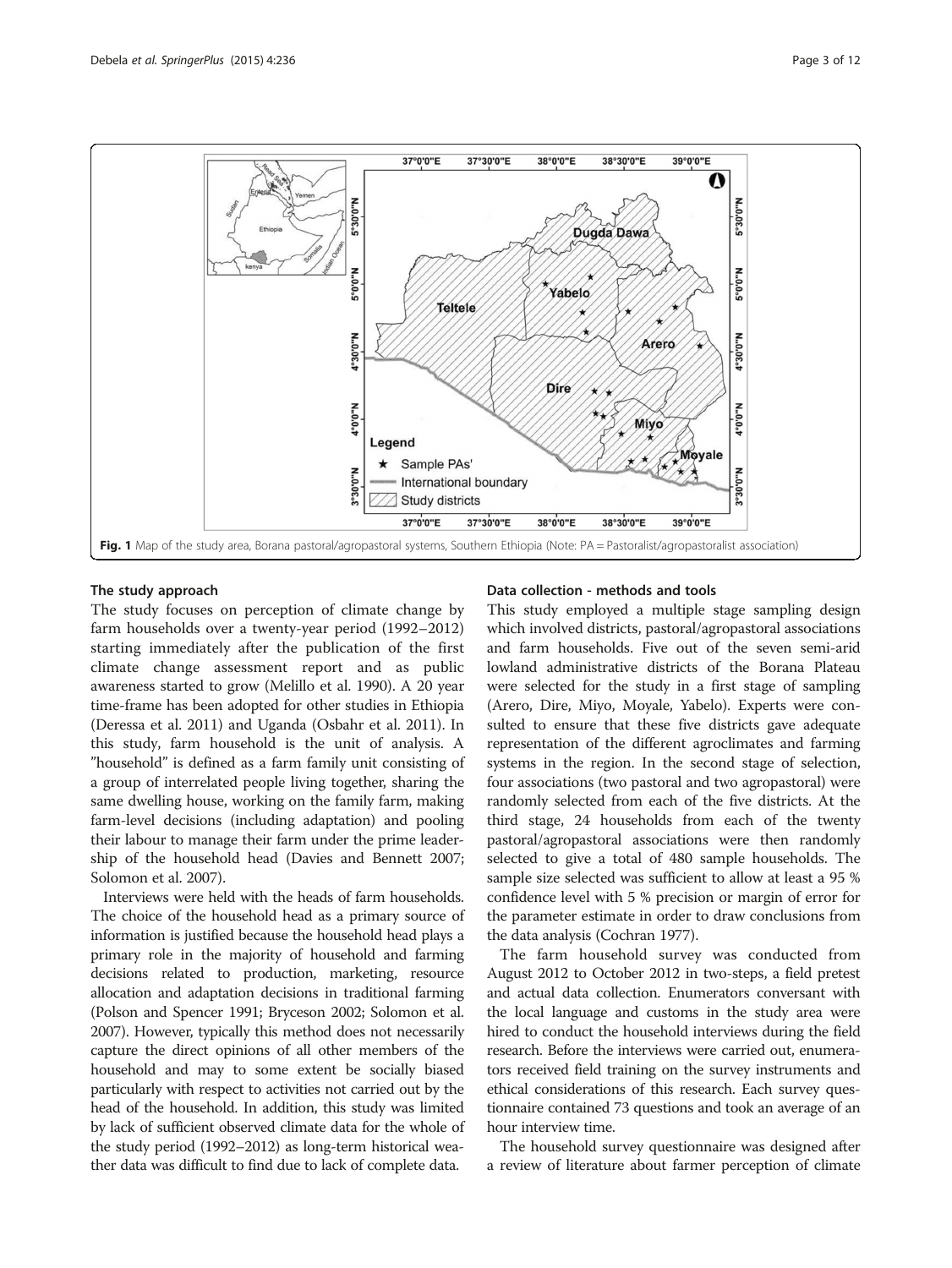change and its impact on agriculture. The questionnaire was then pretested in the study area to identify potential problems (e.g. unclear questions) and make sure that the questions and methods were tailored to local circumstances. The questionnaire was revised based on feedback from the pretesting through the pilot survey. Research ethics approval was obtained from the Human Research Ethics Committee at the University of Tasmania (Ref# H0012318).

The majority of pastoralists and agropastoralists questioned in the testing phase believed they perceived climate change and that the level of awareness was explained in terms of its impact on local agriculture. A question was therefore added and survey instrument modified to elicit the level of climate change perception through its impact on agriculture using a five-point Likert scale; 1) no perception and thus no perception of impact on agriculture; 2) climate change has been noticeable but has not significantly impacted agriculture; 3) climate change has been noticeable and has impacted agriculture to a certain extent; 4) climate change has been noticeable with a substantial impact on agriculture and 5) climate change has been noticeable and has completely changed the way farming is done. Climate data (monthly rainfall, number of rainy days and monthly temperature), from five meteorological stations covering the study area, were obtained from National Meteorology Agency of Ethiopia. The data were then pooled and mean values were computed to evaluate long-term trends in terms of climate variables.

#### Data analysis - the empirical model

A multinomial logistic regression (MNL) modelling approach was used to explore potential relationships between the different levels of smallholders' perception of climate change and its impact on agriculture (the outcome variable) against a set of household and farm attributes (explanatory variables). It makes use of a general logit transformation which is the logarithm of the odds of a particular outcome level relative to the reference level (Stokes et al. [2000\)](#page-10-0). An MNL can be considered as an extension of a logistic regression where the outcome variable only has two different discrete outcomes. The influences of the explanatory variables in the model on the outcome are summarised using odd ratios (OR) which is the ratio of the odds of an outcome level relative to a reference outcome level (no perceived change).

In the analysis the outcome was the perception level of the climate change and impact of climate change on local agriculture (Stokes et al. [2000;](#page-10-0) Deressa et al. [2009](#page-10-0)). It has five levels as detailed above. The first level of "no perception" of climate change and its impact on agriculture, was used as the reference level. These category levels were used to provide an estimate of a respondent's beliefs and attitudes on a psychometric scale (Sjöberg [2000b](#page-10-0)). After

exploratory analysis, the second level 'noticeable but no significant impact on agriculture' was omitted in the logistic regression analysis as it represented only 1 % of the responses. It is important to point out that the direction and nature of the perceived change, i.e. wetter/ drier, better/worse was not captured in the outcome variable, and thus responses with the same outcome value may represent different views by the household heads. However, the overwhelming perception is that perceived changes are not favourable to agricultural production as is reflected by widely perceived reduced rainfall and increased temperature conditions.

The analysis was conducted using Proc Surveylogistic Logistic in SAS Version 9.2 (SAS SAS Institute [2000](#page-10-0)) where a set of variables initially were considered simultaneously for the analysis. Based on the literature, a set of variables which are relevant to the study area were selected to be included in the list of explanatory variables: household size, livestock holding, farm income, non-farm income, education level, age of the household head, type of production system, access to climate information and extension services. We used Proc Surveylogistic, SAS Version 9.2 (SAS Institute [2000\)](#page-10-0), to ensure that the results were adjusted for the multi-stage sampling. We tested if each variable had a significant simultaneously across all multinomial outcome levels and individually for each multinomial outcome level using Wald chi-square tests. The overall test indicates if an explanatory variable had any effect on an outcome while the individual tests indicate how outcome is effected. For each outcome we also present regression coefficients with the corresponding odds ratios.

Overall model fits was assessed using a Generalized Coefficient of Determination (Cox [1989\)](#page-10-0). Percentage of participants' responses on climatic variables (rainfall and temperature) were computed using descriptive statistics. The chi-square test was used to test significance of differences between responses, and the responses are summarised as percentages calculated using Proc Surveyfreq, SAS Version 9.2 (SAS Institute [2000](#page-10-0)). Climatic data were collected for rainfall (amount and number of rainy days), and temperatures for the period prior to (1980–1992), and during (1992–2009) the study period. A regression analysis was then done for three periods (1981–1992; 1992–2009; 1981–2009) to identify any changes in rainfall and temperature in the study area to validate participants' claim of climate change during the study period and capture potential experiential factors carried forward from the past.

## Results

#### Perception of climate change

The majority (96 %) of smallholders interviewed perceived changes in climatic conditions within the twenty-year period between 1992 and 2012 (Table [1](#page-4-0)). However, 3 % did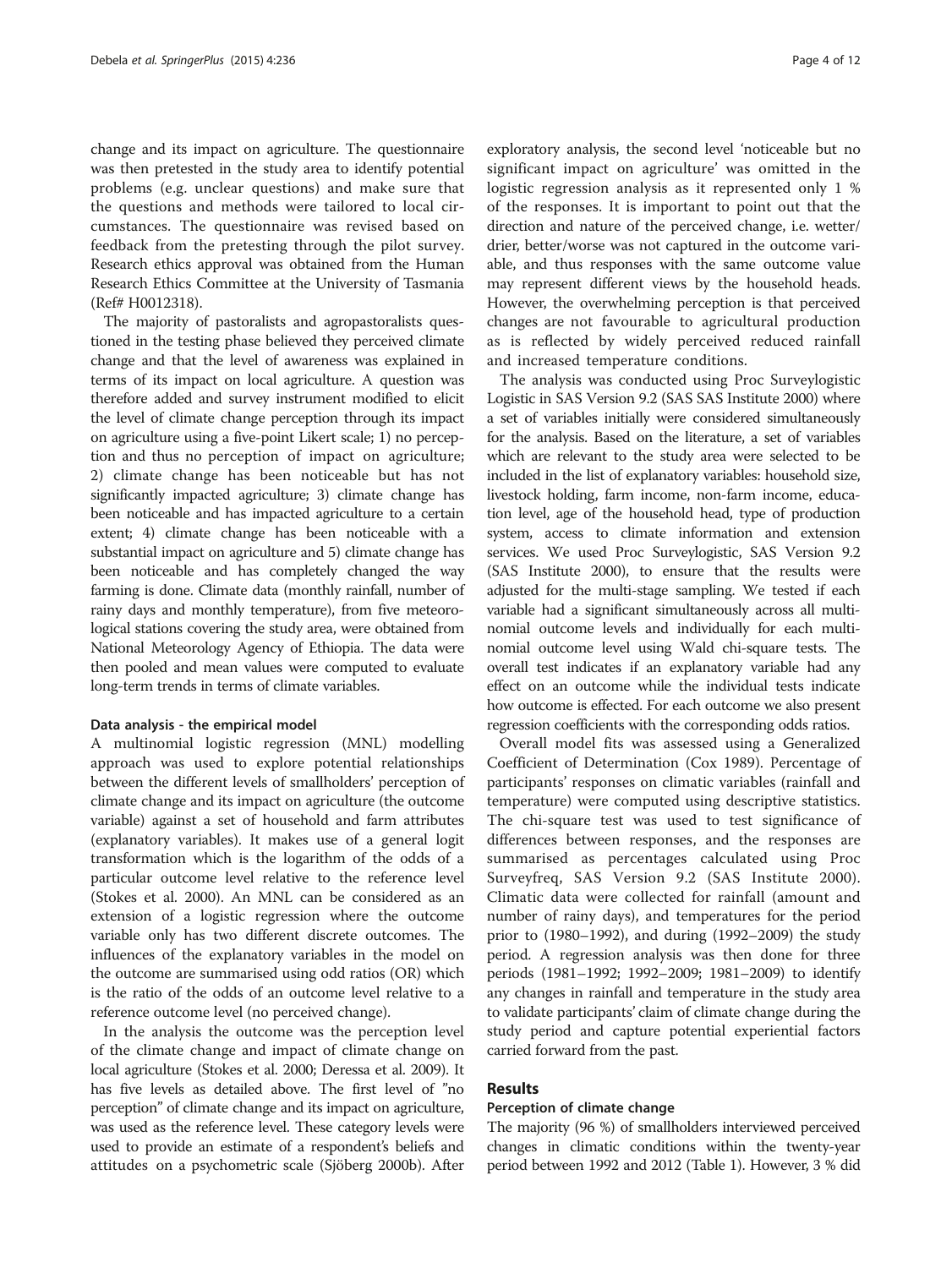| Change category              | Overall<br>perception |           | Perception by age group in years |         |                      |                      | Perception by production system |                    |  |
|------------------------------|-----------------------|-----------|----------------------------------|---------|----------------------|----------------------|---------------------------------|--------------------|--|
|                              |                       | $23 - 30$ | $31 - 60$                        | 61-91   | $x^2$ test           | Pastoral             | Agropastoral                    | $x^2$ test         |  |
|                              |                       |           | % of respondents (n)             |         | $P$ value            | % of respondents (n) |                                 | $P$ value          |  |
| Changes in climate           | 96(459)               | 86(37)    | 97(311)                          | 98(111) | $0.00***$            | 98(232)              | 96(227)                         | 0.31 <sup>ns</sup> |  |
| Increase in temperature      | 66(312)               | 46(20)    | 69(221)                          | 63(71)  | $0.00$ <sup>**</sup> | 68(162)              | 63(150)                         | $0.41^{ns}$        |  |
| Decrease in temperature      | 1(6)                  | O(0)      | 1(4)                             | 2(2)    | $0.00^{*}$           | 1(1)                 | 2(5)                            | $0.15^{ns}$        |  |
| More extremes in temperature | 28(132)               | 37(16)    | 26(82)                           | 30(34)  | $0.00^{**}$          | 28(67)               | 27(65)                          | $0.59^{ns}$        |  |
| Increase in rainfall         | 2(10)                 | O(0)      | 2(6)                             | 4(4)    | $0.00^{**}$          | O(0)                 | 4(9)                            | $0.03^*$           |  |
| Decrease in rainfall         | 94(448)               | 86(37)    | 96(305)                          | 94(106) | $0.00***$            | 97(230)              | 92(218)                         | $0.00***$          |  |

<span id="page-4-0"></span>Table 1 Pastoralist/agropastoralists perceptions of existence and direction of changes in overall climate, temperature and rainfall over the past 20 years in the Borana lowlands Ethiopia

Perceptions are subdivided by age and type of production system. Values are presented as a percentage of the group followed by number of respondents in brackets (overall  $N = 475$ )

not perceive any change in climate while the rest (1 %) were unsure of whether the climate had changed or not. Among those who perceived a change, 94 % and 2 % respectively felt there had been a decreasing or increasing pattern, in amount of both seasonal and annual rainfall, over the twenty-year study period. Disaggregation of perception by age - young adults (23–30), adults (31–60) and elderly persons (>61) indicated that young adults are less likely to perceive changes in climatic variables than their older counterparts (Table 1). Meanwhile, disaggregation of perception by production system (pastoral or agropastoral) only revealed significant differences in perception in respect to the direction in which rainfall was changing - both decreasing and increasing.

Beyond changes in overall climate conditions, smallholders have indicated varying perceptions towards different climatic elements (Table [2](#page-5-0)). These included increased day and night temperatures with a considerable proportion of them observing more extreme temperature conditions. In terms of rainfall research participants felt there had been a decreasing rainfall amount and shortening duration of the rainy seasons with the majority citing a late onset of the rainy season. It appears that more pastoralists felt overall changes in climate and its elements rather than their agropastoral counterparts.

Study participants who perceived change in climate were concerned about the magnitude and direction of change emphasising that they had the impression of a worsening climate unfavourable for local agriculture (58 %), a more unpredictable climate (29 %) and more extreme weather events (5 %). Only a minority of 8 % of the respondents thought that the climate was becoming more favourable for agricultural production. Asked about the likely future of their livelihoods in ten years, 40 % of respondents answered that they would be worse off, 27 % better-off and 26 % found the future difficult to predict due to uncertainty in future climate. Only 7 % of the interviewees believed that their livelihoods would remain unchanged. However, all respondents agreed that

their future relies on how well climate favours their livestock dominated rainfed production system.

## Perceived level of climate change and its impact on agriculture

Pastoralists and agropastoralists expressed their perception of climate change in terms of its impact on agriculture to varying degrees (Fig. [2\)](#page-5-0). In total, only 3 % of respondents did not perceive any change in climate over the study period, 1992 to 2012, while 96 % of them believed the impact of climate change was noticeable with varying degrees of impact on their traditional agriculture.

While nearly all of the participants perceived climate change to some extent only 70 % had access and were informed by up-to-date climate information, 80 % got access to extension service and average age of the participants is close to 50 years (Table [3\)](#page-6-0). All smallholders associated the impact of climate change with reductions in crop/livestock production and considered such reductions as a salient risk posed to their agriculturedependent livelihoods. While smallholders predominantly depend on subsistence agriculture for their livelihood, income from non-farm activities contribute nearly a third of the total income (Table [3](#page-6-0)).

The MNL analysis indicated that effects of age, level of education, livestock holding, access to climate information and access to extension services in determining perception levels were found statistically highly significant  $(P < 0.01)$ (Table [4\)](#page-6-0). Increased odds of perception was associated with increased age (2 vs 3), level of education (1 vs 3), livestock holding, access to climate information and extension services. However, the variables household size, farm and non-farm incomes and production systems were found non-significant in terms of predicting perception levels. Moreover, the three perception levels have responded to varying odds to different explanatory variables used in the analysis. In summary, household size, farm and non-farm incomes and production systems were not important predictors of perception levels of smallholders.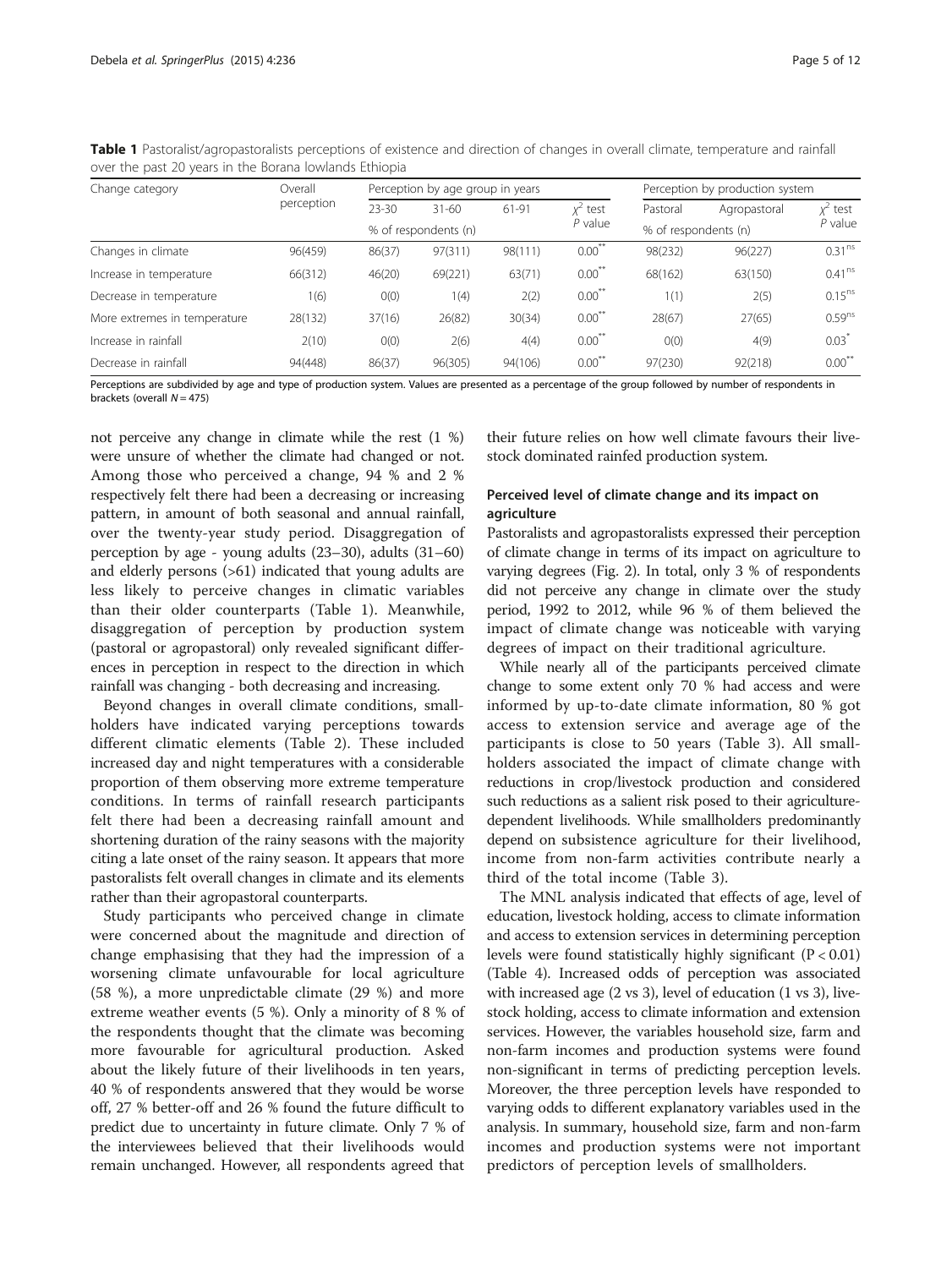| Percentage of responses in each category of change ( $N = 475$ )    |                  |             |              |               |                |                        |
|---------------------------------------------------------------------|------------------|-------------|--------------|---------------|----------------|------------------------|
| Which direction do you think temperature and rainfall are changing? |                  |             |              |               |                |                        |
| Climatic variable                                                   | Climatic element | Increasing  | Decreasing   | More extremes | Not sure       | $x^2$ test P value     |
| Temperature (all seasons)                                           | Overall temp     | 68          |              | 29            | $\overline{2}$ | $0.0001$ <sup>**</sup> |
|                                                                     | Daily temp       | 95          | 3            |               | $\overline{2}$ | 0.0001                 |
|                                                                     | Nightly temp     | 57          | 33           |               | 10             | $0.0001$ <sup>**</sup> |
| Rainfall(rainy seasons)                                             | Amount           | 3           | 95           |               | $\overline{2}$ | $0.0001$ <sup>**</sup> |
|                                                                     | Intensity        | 18          | 67           |               | 15             | $0.0001$ <sup>**</sup> |
| How do you see the coming of rains during rainy seasons?            |                  |             |              |               |                |                        |
| Rainfall (rainy seasons)                                            | Timing           | Early onset | Late onset   | More extremes | Not sure       |                        |
|                                                                     |                  |             | 96           |               | 3              | 0.0001                 |
| How do you see the length of rainy periods?                         |                  |             |              |               |                |                        |
| Rainfall (rainy seasons)                                            | Duration         | Longer      | Shorter      | More extremes | Not sure       |                        |
|                                                                     |                  | $\mathbf 0$ | 97           |               | 3              | 0.0001                 |
| Which season do you think temperature or rainfall is changing most? |                  |             |              |               |                |                        |
| Changes by season                                                   |                  | Long rains  | Short dry    | Short rains   | Long dry       |                        |
|                                                                     | Temperature      |             | 3            | 94            | $\overline{2}$ | $0.0001^{\degree}$     |
|                                                                     | Rainfall         | 52          | $\mathbf{0}$ | 42            | 6              | $0.0001$ **            |

<span id="page-5-0"></span>Table 2 Pastoralist/agropastoralists perceptions of existence and direction of changes in temperature and rainfall over the past 20 years (1992–2012) in the Borana lowlands, Ethiopia

Values are presented as a percentage of the group followed by confidence limits in brackets (overall  $N = 475$ ) Figures in brackets show lower and upper confidence limits at 95 % confidence level

Different levels of perception were found to have shown different odds for a unit change in various explanatory variables (Table [4\)](#page-6-0). The odds of perception at all levels increased significantly as livestock holding increased by an additional TLU. Access to support services also improved likelihood of perception among smallholders. Smallholders' access to climate information was highly significantly associated with increased odds of perception at all levels as compared to those who did not perceive. In addition, advisory support

through extension services has significantly improved odds of perception at the lower and middle level, albeit non-significantly at the highest level. The likelihood for higher levels of perception were significantly increased with increasing household size though not statistically significant.

#### Perceived causes of climate change

When asked about primary causes of climate change, no one mentioned the role of greenhouse gases in driving

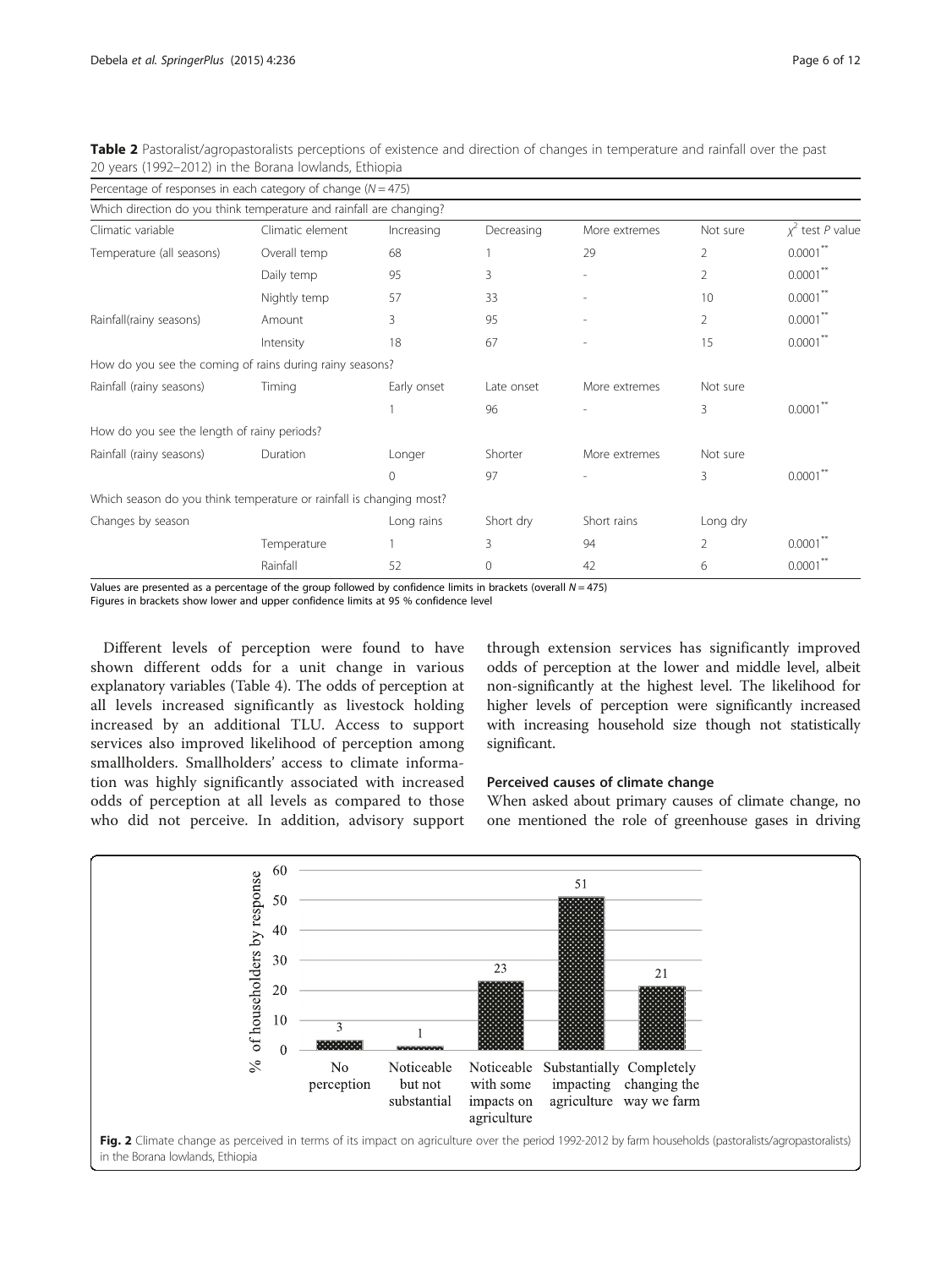| (a) Outcome variable                                                                         | Description                                                                                             | Respondents who<br>perceived % (score values) | Respondents who did not<br>perceive % (score values) |
|----------------------------------------------------------------------------------------------|---------------------------------------------------------------------------------------------------------|-----------------------------------------------|------------------------------------------------------|
| Level of climate change and its<br>impact on agriculture perceived<br>over the past 20 years | Takes the scores from 0 (no perception)<br>to 4 (Noticeable and completely changing<br>the way we farm) | $96(1-4)$                                     | 4(0)                                                 |
| (b) Explanatory variables                                                                    |                                                                                                         | Mean                                          | <b>SD</b>                                            |
| Age                                                                                          | Age of the HH head in years; categorical,<br>1 if young adult, 2 if adult, 3 if old                     | 49.8                                          | 15.3                                                 |
| Education                                                                                    | School attendance; categorical, 1 if no formal<br>education, 2 if primary, and 3 if secondary           | 1.1                                           | 2.6                                                  |
| Household size                                                                               | Family size of the household in heads; continuous                                                       | 7.4                                           | 2.8                                                  |
| Production system                                                                            | Production system dummy; 0 if agropastoral<br>and 1 if pastoral                                         | 0.5                                           | 0.5                                                  |
| Livestock holding                                                                            | Herd size of the HH in $TLU^a$ ; continuous                                                             | 8.1                                           | 9.6                                                  |
| Farm income                                                                                  | Annual farm income in USD; continuous                                                                   | 461.9                                         | 364.1                                                |
| Non-farm income                                                                              | Annual non-farm income in USD; continuous                                                               | 219.7                                         | 375.6                                                |
| Access to climate information                                                                | Access to climate information dummy; 1 if<br>yes otherwise 0                                            | 0.7                                           | 0.5                                                  |
| Access to extension service                                                                  | Access to extension service dummy; 1 if<br>yes otherwise 0                                              | 0.8                                           | 0.4                                                  |

<span id="page-6-0"></span>Table 3 Description of variables used to create a logistic regression model for climate change perception of pastoralist/ agropastoralists in the Borana lowlands, Ethiopia

<sup>a</sup>TLU = Tropical Livestock Unit; HH = Household, \$US =18 Ethiopian Birr in 2012

climate change. Supernatural forces (45 %), natural (physical) process (33 %) and deforestation due to human action (16 %) were mentioned as major drivers of climate change. A small number, 6 %, of respondents were unsure or could not give an explanation for what the cause for climate change could be.

### Climate data for 1992–2012 and 1980–1992

Climate data indicate that temperature has shown a significantly increasing trend (P < 0.05) for the 1992–2009 period (Table [5](#page-7-0)). However, increasing trend in rainfall amount was observed during the study period across the two rainy seasons though the one in the long rains season

Table 4 Parameter estimates for the full model and marginal effects from the multinomial logistic regression model of the perceived degree of climate change and its impact on agriculture over the last 20 years by farm households in the Borana lowlands

| Explanatory<br>variable          | Overall significance of<br>the variable (P-value) | Groups         | Noticeable and having<br>some effects on agriculture<br>$(N = 109)$ |                     | Noticeable and substantially<br>affecting agriculture ( $N = 243$ ) |                     | Noticeable and completely<br>changing the way we farm<br>$(N = 101)$ |                     |
|----------------------------------|---------------------------------------------------|----------------|---------------------------------------------------------------------|---------------------|---------------------------------------------------------------------|---------------------|----------------------------------------------------------------------|---------------------|
|                                  |                                                   |                | Coefficient<br>(Odds ratio)                                         | $P$ -value          | Coefficient<br>(Odds ratio)                                         | $P$ -value          | Coefficient<br>(Odds ratio)                                          | $P$ -value          |
| Age                              | $0.000^{**}$                                      | Age 1 vs 3     | $-2.130(0.035)$                                                     | $0.000^{**}$        | $-0.964(0.167)$                                                     | 0.069 <sup>ns</sup> | $-1.563(0.061)$                                                      | $0.006***$          |
|                                  |                                                   | Age 2 vs 3     | 0.900(0.717)                                                        | $0.020^{r}$         | 0.137(0.502)                                                        | $0.741^{ns}$        | 0.326(0.402)                                                         | $0.391$ **          |
| Education                        | $0.008**$                                         | Cat 1 vs 3     | 0.399(0.900)                                                        | $0.515^{ns}$        | 0.597(2.299)                                                        | $0.294^{ns}$        | 1.002(3.029)                                                         | 0.091 <sup>ns</sup> |
|                                  |                                                   | Cat $2$ vs $3$ | $-0.905(0.244)$                                                     | $0.146^{ns}$        | $-0.361(0.882)$                                                     | 0.561 <sup>ns</sup> | $-0.875(0.454)$                                                      | $0.173^{ns}$        |
| Household size                   | $0.143^{ns}$                                      |                | 0.015(1.015)                                                        | $0.923^{ns}$        | 0.065(1.067)                                                        | $0.643^{ns}$        | 0.103(1.108)                                                         | $0.472^{ns}$        |
| Production system                | $0.566^{ns}$                                      |                | $-0.047(0.954)$                                                     | 0.936 <sup>ns</sup> | $-0.289(0.749)$                                                     | $0.595^{ns}$        | 0.029(1.029)                                                         | $0.963^{ns}$        |
| Livestock holding                | $0.004$ **                                        |                | 0.436(1.547)                                                        | $0.001$ **          | 0.441(1.554)                                                        | $0.001$ **          | 0.399(1.492)                                                         | $0.001$ **          |
| Farm income                      | 0.086 <sup>ns</sup>                               |                | $-0.0004(1.000)$                                                    | $0.767^{ns}$        | $-0.0002(1.000)$                                                    | 0.869 <sup>ns</sup> | $-0.0023(0.998)$                                                     | $0.172^{ns}$        |
| Non-farm income                  | $0.159^{ns}$                                      |                | 0.0009(1.001)                                                       | $0.474^{ns}$        | 0.0016(1.002)                                                       | $0.160^{ns}$        | 0.0015(1.001)                                                        | $0.185^{ns}$        |
| Access to climate<br>information | $0.001$ **                                        |                | 1.750(5.751)                                                        | $0.007***$          | 1.990(7.313)                                                        | $0.001$ **          | 1.351(3.861)                                                         | $0.038^{*}$         |
| Access to extension<br>service   | $0.001***$                                        |                | 1.556(4.742)                                                        | $0.033*$            | 1.786(5.963)                                                        | $0.002$ **          | 0.824(2.278)                                                         | $0.247^{ns}$        |
| Observations used                | 465                                               |                |                                                                     |                     |                                                                     |                     |                                                                      |                     |

reference level = no perception of climate change; pseudo-R<sup>2</sup> = 0.223; \*\* = highly significant; \* = significant; ns = non-significant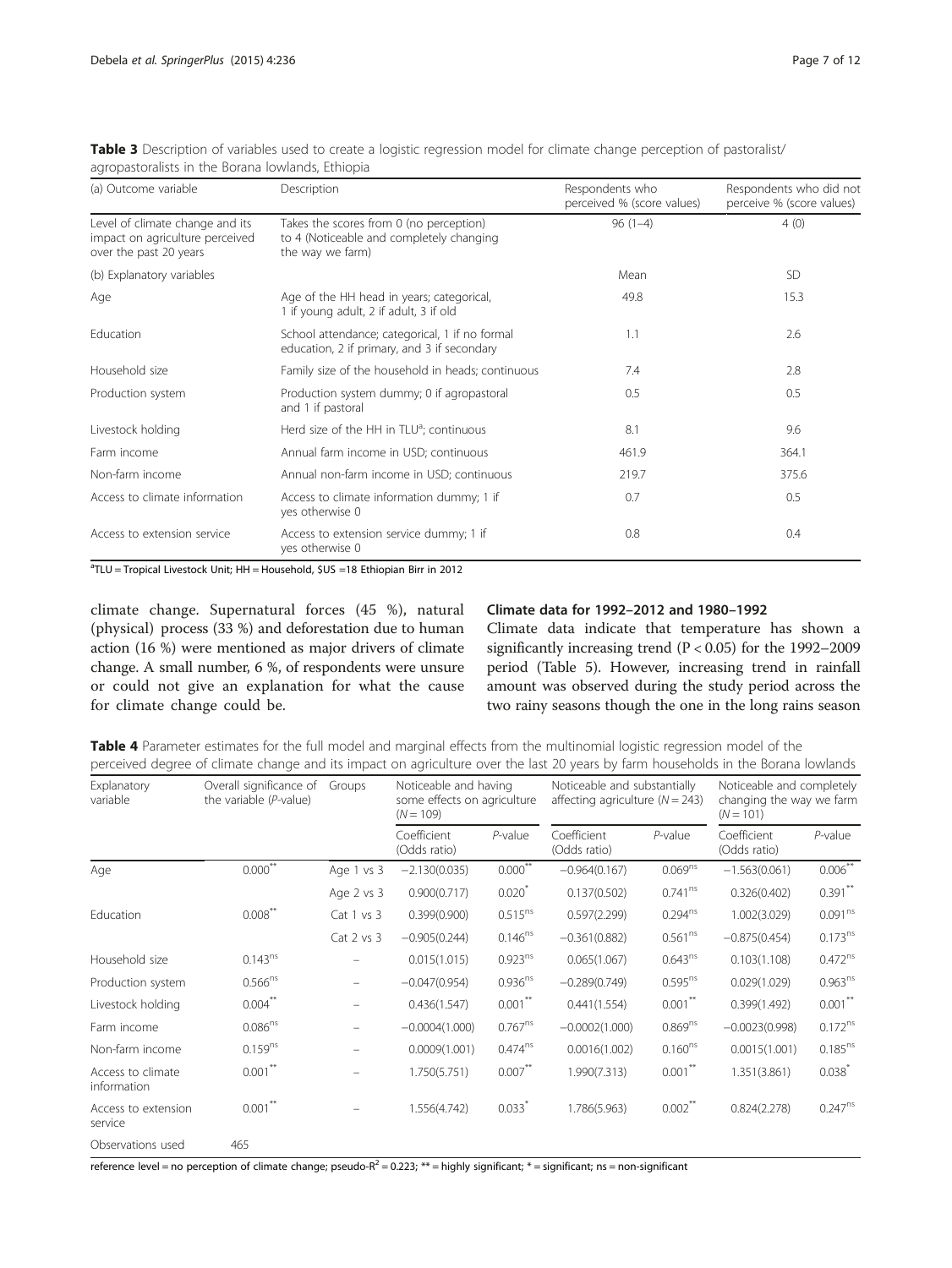| Season      | <b>Duration</b> | Rainfall               |         | Number of rainy days    |         | Air temperature             |         |
|-------------|-----------------|------------------------|---------|-------------------------|---------|-----------------------------|---------|
|             |                 | Slope(mm/year) $(R^2)$ | P-value | Slope(days/year) $(R2)$ | P-value | Slope ( $C/year$ ) ( $R2$ ) | P-value |
| Long rains  | 1981-1992       | $-26.97(0.65)$         | 0.001   | $-1.46(0.28)$           | 0.092   | $-0.07(0.13)$               | 0.241   |
|             | 1992-2009       | $+1.97(0.10)$          | 0.190   | $-0.43(0.37)$           | 0.009   | $+0.02(0.32)$               | 0.013   |
|             | 1981-2009       | $-9.10(0.50)$          | 0.000   | $-0.64(0.45)$           | 0.000   | $+0.01(0.01)$               | 0.732   |
| Short rains | 1981-1992       | $-8.83(0.63)$          | 0.002   | $+0.03(0.00)$           | 0.909   | $+0.17(0.19)$               | 0.154   |
|             | 1992-2009       | $+4.76(0.25)$          | 0.034   | $+0.05(0.01)$           | 0.758   | $+0.04(0.32)$               | 0.014   |
|             | 1981-2009       | $+0.73(0.02)$          | 0.469   | $+0.13(0.12)$           | 0.072   | $+0.05(0.17)$               | 0.024   |

<span id="page-7-0"></span>Table 5 Changes in the moving averages of observed climatic variables between 1981 to 2009 in the Borana pastoral/agropastoral systems, Ethiopia

was not statistically significant. Simultaneously, the number of rainy days highly significantly decreased  $(P < 0.01)$ during the long rains season while the change was not significant for the short rains season of the 1992–2009 period. In contrast to trends in the study period, the preceding period 1981–1992 was characterized by a sharp decline for rainfall amount across the two rainy seasons which might have carried an experiential legacy among participants. Number of rainy days and temperature did not however show any significant trends during same preceding period.

#### **Discussion**

## Perception of climate change

The large majority of respondents in the study area believed to have experienced climate change during the study period. Study participants indicated that they perceived changes in temperature and rainfall, expressed mainly in terms of patterns in weather experienced; higher temperatures, below normal rainfalls and short rainy seasons, higher frequency and intensity of extreme weather events. Similar expressions of awareness by farmers about climate change have been reported in studies conducted over the same two decades as this study in Ethiopia (Legesse et al. [2013\)](#page-10-0), Nigeria (Tambo and Abdoulaye, [2013](#page-10-0)) and Chile (Roco et al. [2014](#page-10-0)). Except in the case of study from Chile, no attempt was made in these studies to relate perceptions of climate change to actual climatic data from meteorological sources.

During the 20-year period covered in the survey in this study (1992–2012) the limited meteorological evidence suggests that climatic change in terms of seasonal temperature did occur during that period. In addition, a significantly decreasing rainfall amount during short rain season and increasing number of rainy days during the long rain season was observed. The observation that number of rainy days slightly increased in the short rainy season may suggest the shift of rainy days from long into short rainy seasons in the study area. However, the claim by majority of respondents, rainfall amount has declined, cannot be substantiated by meteorological evidence and is

contrary in statistical terms. There might be other attributes of the actual climate in the area that have not been captured in this dataset, which potentially contributed to shape smallholders' perception of climate change.

Although this data should be treated with caution, the apparent minimal changes during the study period means a valid area-wide perception would be that climate change had occurred over the 20 year period. However during the two decades of the study (1992–2012) the rainfall was less, there were fewer rainy days and higher temperatures in comparison to the preceding decade (1980–1992) (Fig [3](#page-8-0)). This indicates that if the respondents were comparing the two phases (1980/1992 to 1992/2012) their perceptions were clearly based in reality and experience. Thus within this study and in spite of the clear and explicit instructions only to consider the past 20 years, it is highly likely that perceptions were primarily modified by experiential factors especially perception of change from an earlier period.

Other factors modifying perception may be genuine localised change, increased climate variability mainly extremes or a complex of interacting climatic and non-climatic forces. Such factors were simplified in perception to be the result of climate change. In particular, recent experience of worsening circumstances under periodic and severe drought (e.g. in 2008 and 2011) may drive a belief in a climate that has significantly changed during the study period. Whitmarsh ([2008\)](#page-11-0) argues to the human tendency to readily trust "their interpretation of an experience" as reality and as such causal attribution may not be well-managed (Ahn et al. [1995\)](#page-10-0). However, this perception still remains relevant to climate change related policy and decisionmaking as it prompts smallholders for adaptive action and their willing cooperation with others.

The lesser perception of climate change by younger householders (86 % vs 98 %; Table [1\)](#page-4-0) may reflect less exposure to climate stimuli and reduced experience in terms of dealing with changing farm conditions and activities. This lesser perception by younger householders agrees with findings of similar studies conducted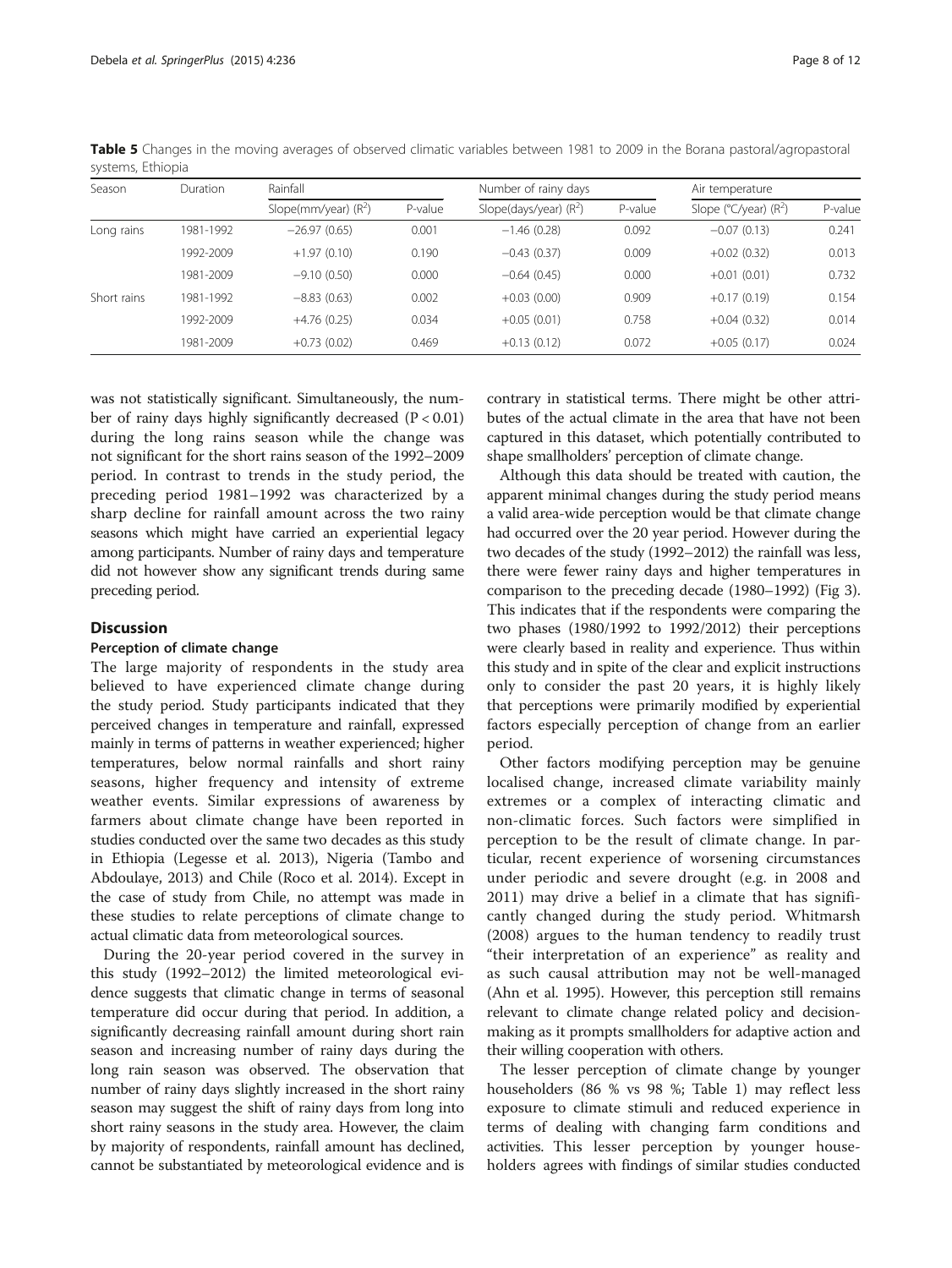<span id="page-8-0"></span>

in farming systems from semi-arid Africa (Deressa et al. [2011;](#page-10-0) Silvestri et al. [2012](#page-10-0); Teka et al. [2013\)](#page-10-0). However, the discrepancy between young households noticing climate change and the lack of continuous and complete meteorological evidence for the study period might be attributed to an influence from their older counterparts citing that climate was better in the previous decades.

Findings suggest that more pastoralists were pessimistic than optimistic about the future of their farming livelihoods. Similar study by Yu et al. ([2013\)](#page-11-0) reported that majority of the public discern that climate change does harm to local residents and society. The Boran smallholders' experience during the study period (1992–2012) with rainfall conditions consistently below those in the preceding decade had been traumatic, threatening their climate-sensitive agriculture-dependent livelihoods. Under limited access to climate information, perception of the magnitude and direction of climate change is often explained in terms of beneficial or adverse changes in the livelihood of rural communities (Gandure et al. [2013](#page-10-0)). Vulnerability to drought appears the major factor driving perception of climate change and salient risk to local agriculture and livelihoods.

## Perceived level of climate change and its impact on agriculture

The data analysis results suggested that various household and farm attributes affected perception of rural smallholders about climate change and its impact on local agriculture. The farm income of larger herders has been observed to be more sensitive to adverse climate change (Seo and Mendelsohn [2007\)](#page-10-0). This sensitivity was observed in this study. An additional unit of livestock (TLU) on average increased the odds of feeling limited effects of climate change by a factor of 1.520 as compared to those farm households who did not perceive any changes (Table [4\)](#page-6-0). Livestock keepers with a cattle dominated herd structure in particular find it difficult to cope up with feed shortage during drought years (Lesnoff et al. [2012](#page-10-0)).

This study suggests that educational activities - years of school, access to climate information and extension services strongly influence and increase perception of climate change and its impact on local agriculture. A higher level of education may slightly result in a greater awareness of climate change as a real issue of global and immediate concern, thus increasing the likelihood that changes in farming practices are attributed to the impact of climate change. However, the odds of increasing likelihood of the perception levels is not statistically significant which might be attributed to the observation that more educated ones are the younger ones. Smallholders who are more educated are more likely to be able to interpret and apply climate information to their lives making them aware of local climate change or variability which becomes crystallised into a perception of climate change. The impact of education and access to weather information (i.e. a higher level of education is associated with a greater probability of perception of climate change) is common among smallholder farmers across African farming systems (Mustapha et al. [2012;](#page-10-0) Ndambiri et al. [2012](#page-10-0); Amdu et al. [2013\)](#page-10-0). Studies in Kenya, Ghana and Zimbabwe indicate the significant benefits that accrue from local climate information (e.g. weather updates) which increase the awareness of climate change in terms of more informed adaptive decisions and improved technology uptake among smallholder farmers (Kalungu et al. [2013](#page-10-0); Mapfumo et al. [2013\)](#page-10-0).

Income (farm or off-farm) does not significantly modify smallholders' perceived level of climate change and its impact on local agriculture. Results indicated that farm households in the study area on average earn nearly a third (32 %) of their annual income from non-farm sources and dependency of income is therefore associated with external contingencies influencing off-farm income generating activities or employment and does not drive a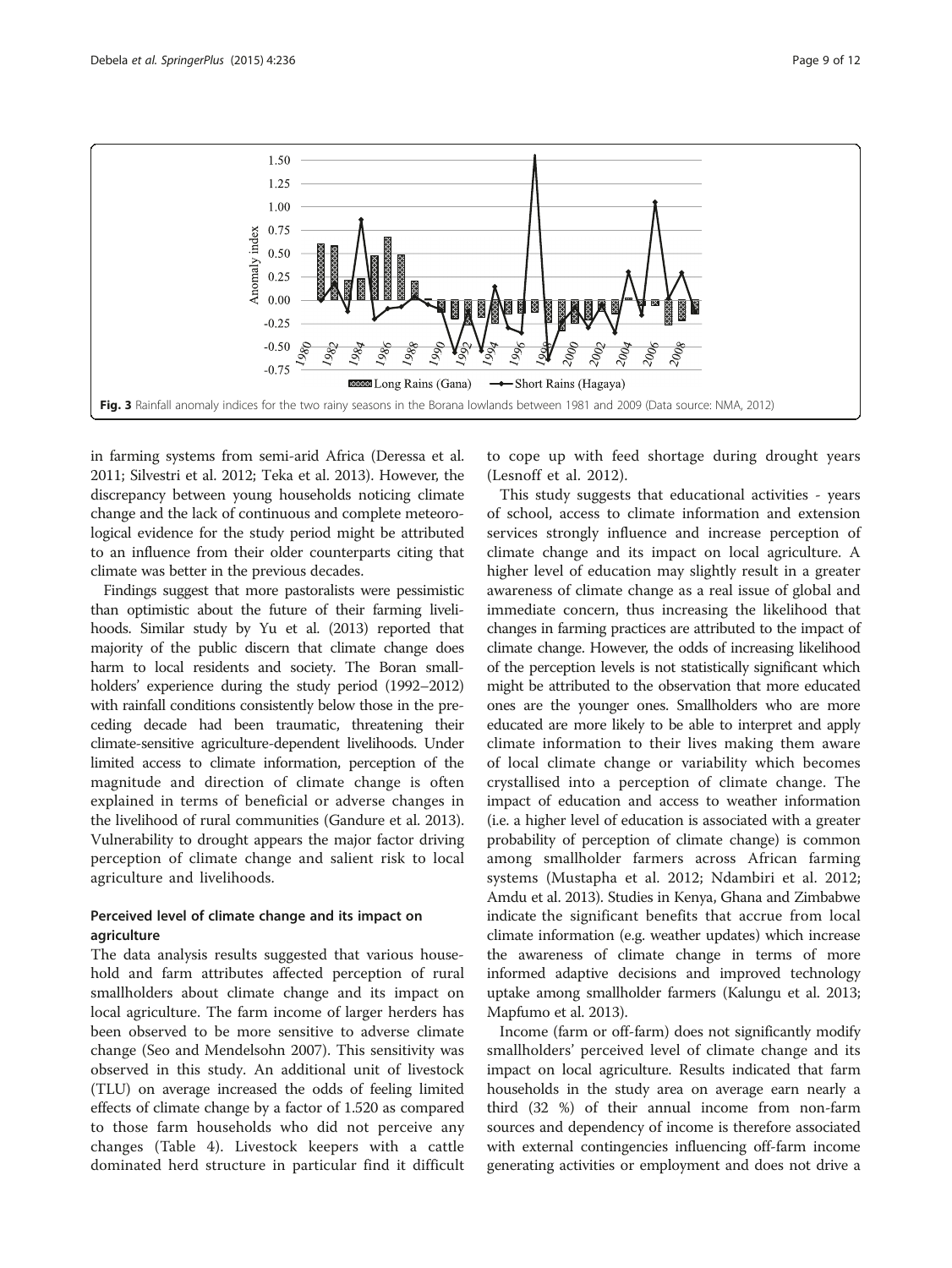perception of climate change. Off-farm income will also increase diversification opportunities and therefore buffer any income losses and adverse effects of climatic events such as drought.

In the regression analysis result (Table [4](#page-6-0)), livestock holding was seen to be associated with climate change perception. This may be driven by the reliance of livestock on pasture and water, which are both climate-sensitive resources. Access to advisory support through extension services also improved perception of farming communities. This can be attributed to the advisory support and training programs that assists smallholders to take climate change as problem and context which need to adapt to. In addition, production system did not matter to affect smallholders' perception of climate change which might be attributed to the shared high level of vulnerability of rainfed farms to climatic shocks. In general, these variables appear to be important factors to work on in order to influence perception of local communities and ensure their willing participation in decision-making at different scales which can be translated into useful policy information.

#### Perception of causes of climate change

Like many traditional communities in sub-Saharan Africa, a significant proportion of Boran smallholders (45 %) consider that humanity is cursed and supernatural forces are the primary cause of climate change. Disobedience and unfaithfulness to God's rules, failure to glorify him and divergence from the age-old Boran tradition have led to divine punishment, especially drought events. This spiritual perspective is widespread in Africa (Patt and Schröter [2008](#page-10-0); Gandure et al. [2013](#page-10-0); Tambo and Abdoulaye [2013\)](#page-10-0). Similarly, Teka et al. [\(2013](#page-10-0)) reported farmers in Benin partly attributed climate variation to failure in observance of traditional customs and endogenous laws by the indigenous community.

Others (33 %) freely acknowledge that climate is changing but do not associate climate change with human activities except for deforestation. While traditional smallholder farmers would not be exposed to information about greenhouse gas emissions (which for a rural traditional farmer would be an intangible and complex concept), they would have directly experienced that indiscriminate tree cutting for firewood and charcoal production aggravates desertification (Nyanga et al. [2011](#page-10-0)). A small proportion of interviewees (6 %) were not sure or have no idea about the drivers of climate change perhaps reflecting the complex and intangible nature of climate change.

## Conclusion

Smallholders in Borana pastoral/agropastoral systems overwhelmingly had a perception of a changing climate between 1992–2012 although there is limited meteorological evidence of significant change during that period. It is highly likely that perception was primarily modified by other factors such as experiential factors especially perception of more rainfall in the 1980s and the severe droughts experienced recently including in 2008 and 2011. The later extreme events may explain the overwhelming pessimism by farmers about the future of their livelihoods and their view that climate change will increasingly and negatively impact agriculture. Extreme events in this regard play crucial role in influencing participants' attitude.

While perception of climate change by smallholders does not seem to relate to the direction to which climate variables actually change, it is related to access to climate information. Smallholders do have varying levels of perception and attitudes towards climate change and its impact which are interwined with non-climatic forces pervasive social, economic and political changes. Due to smallholders' sensitivity to an inherent climate variation, this is likely to interact with poor attribution to other potentially confounding factors. A lack of perception may risk an unnecessary transition to cultivation and non-pastoral livelihoods.

Pastoral and agropastoral communities have not been actively engaged in the national policy landscape and this has been partly attributed to a biased approach towards modern agriculture and negative attitude towards pastoralism often seen as a waning lifestyle. This attitude has resulted in a poor understanding of development needs and priorities for these farming communities living at the edge increasingly constrained by climate change. Pastoralists, agropastoraists and their communities are clearly aware of climate change and variability and are very pessimistic about the potential impact on their livelihoods into the future. This is very critical to gather willing cooperation of the intended beneficiaries in adaptation programs and policy making which prompts need for adaptation. Moreover, it is crucial to enhance their understanding of risks associated with climate change so that they have realistic expectations and are better prepared not only for the potential negative impacts but also for taking advantages of any opportunities climate change offers.

#### Competing interest

The authors declare that they have no competing interests.

#### Authors' contribution

ND designed and conducted the farm household survey, analysed the data and wrote the manuscript. CM, KB, RC and DM contributed to the survey design, analysed the data, and revised the draft manuscript. All authors' read and approved the final manuscript.

#### Acknowledgements

We would like to acknowledge the Borana rural communities for their time in responding to our questions during farm household interviews and group discussions. We are grateful to Belay Simane for his advisory support and enumerators who took part in the household interview. We extend our thanks to the National Meteorology Agency of Ethiopia for its support in providing historical weather data and University of Tasmania for its financial support to this study.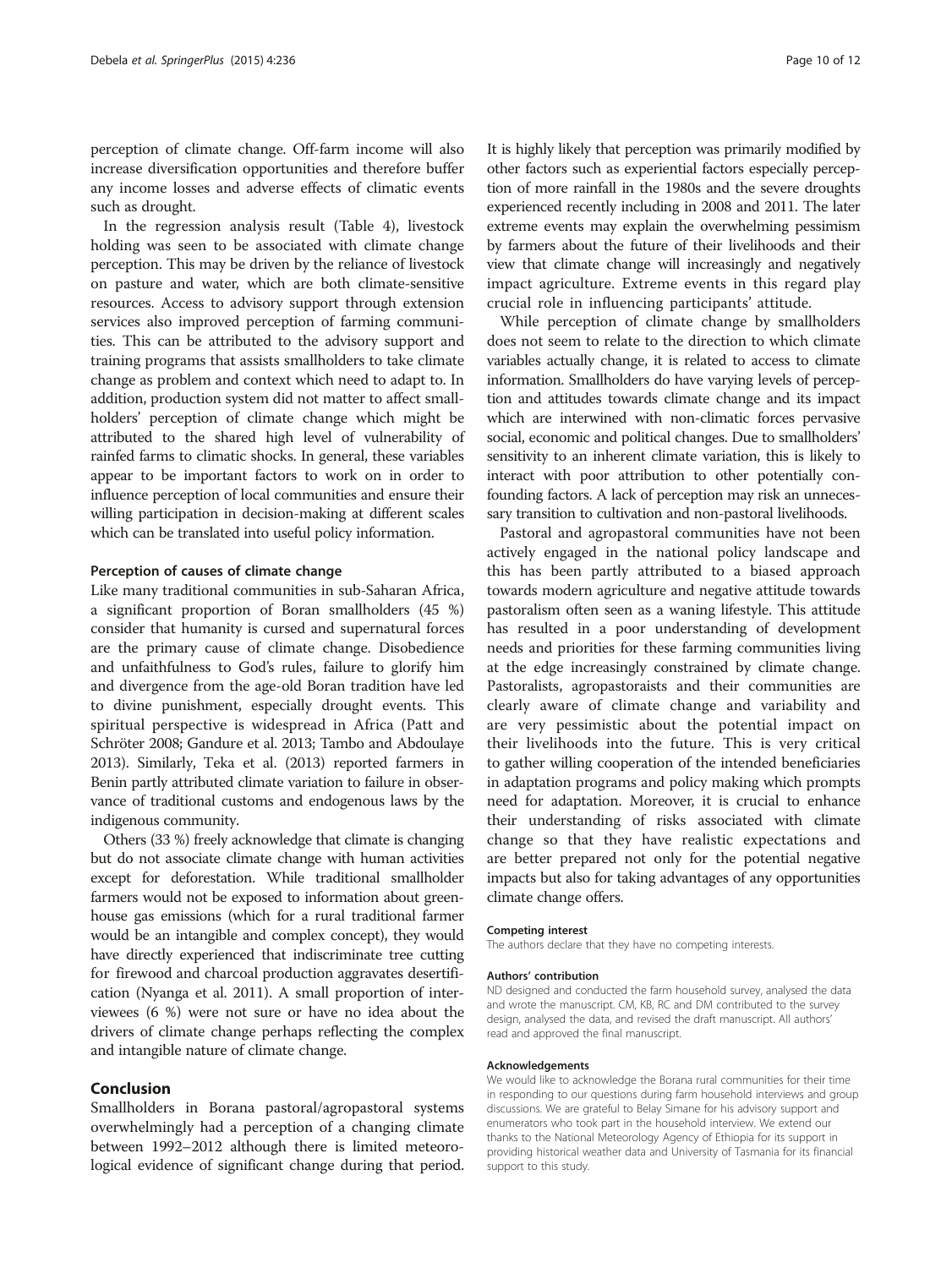#### <span id="page-10-0"></span>Compliance with ethical standards

Research ethics approval was obtained from the University's Research Ethics Committee and informed consent was also obtained from research participants.

#### Received: 20 November 2014 Accepted: 4 May 2015 Published online: 20 May 2015

#### References

- Adger N, Dessai S, Goulden M, Hulme M, Lorenzoni I, Nelson R, Naess O, Wolf J, Wreford A (2009) Are there social limits to adaptation to climate change? Climatic Change 93:335–354
- Ahn W-k, Kalish C, Medin D, Gelman S (1995) The role of covariation versus mechanism information in causal attribution. Cognition 54:299–352, doi: 10.1016/0010-0277(94)00640-7
- Amdu B, Ayehu A, Deressa A (2013) Farmers' perception and adaptive capacity to climate change and variability in the upper catchment of Blue Nile, Ethiopia. The African Technology Policy Studies Network (ATPS), Nairobi, Kenya
- Antwi-Agyei P, Fraser EDG, Dougill AJ, Stringer LC, Simelton E (2012) Mapping the vulnerability of crop production to drought in Ghana using rainfall, yield and socioeconomic data. Appl Geogr 32:324–334
- Awulachew SB, Merrey DJ, Kamara AB, Koppen BV, Vries FP, Boelee E (2005) Experiences and opportunities for promoting small-scale/micro irrigation and rainwater harvesting for food security in Ethiopia. International Water Management Institute (IWMI), Colombo, Sri Lanka
- Bewket W, Conway D (2007) A note on the temporal and spatial variability of rainfall in the drought-prone Amhara region of Ethiopia. Int J Climatology 27:1467–1477
- Bryceson DF (2002) The scramble in Africa: reorienting rural livelihoods. World Dev 30:725–739, doi: 10.1016/S0305-750X(02)00006-2
- Cochran WG (1977) Sampling techniques. vol 3rd. Wiley Publication in Applied Statistics. John Wiley & Sons, New York, USA
- Cox DR (1989) The analysis of binary data. vol 32. CRC Press, Boca Raton, USA
- Davies J, Bennett R (2007) Livelihood adaptation to risk: constraints and opportunities for pastoral development in Ethiopia's Afar region. The Journal of Development Studies 43:490–511, doi: 10.1080/00220380701204422
- Deressa T, Hassan R, Ringler C, Alemu T, Yesuf M (2009) Determinants of farmers' choice of adaptation methods to climate change in the Nile Basin of Ethiopia. Glob Environ Chang 19:248–255
- Deressa T, Hassan M, Ringler C (2011) Perception of and adaptation to climate change by farmers in the Nile basin of Ethiopia. J Agric Sci 149:23–31, doi: 10.1017/S0021859610000687
- Fratkin E (2014) Ethiopia's pastoralist policies: development, displacement and resettlement. Nomadic Peoples 18:94–114
- Gandure S, Walker S, Botha JJ, Farmers' perceptions of adaptation to climate change and water stress in a South African rural community (2013) Farmers' perceptions of adaptation to climate change and water stress in a South African rural community. Environmental Development 5:39–53, doi: 10.1016/j.envdev.2012.11.004
- Grothmann T, Patt A (2005) Adaptive capacity and human cognition: The process of individual adaptation to climate change. Glob Environ Chang 15:199–213, doi: 10.1016/j.gloenvcha.2005.01.002
- Hansen J, Sato M, Ruedy R (2012) Perception of climate change. Proc Natl Acad Sci U S A 109:2415–2423
- Jones PG, Thornton PK (2009) Croppers to livestock keepers: livelihood transitions to 2050 in Africa due to climate change. Environ Sci Pol 12:427–437, doi: 10.1016/j.envsci.2008.08.006
- Juana J, Kahaka Z, Okurut F (2013) Farmers' perceptions and adaptations to climate change in sub-Sahara Africa: a synthesis of empirical studies and implications for public policy in African agriculture. J Agric Sci 5:121–135
- Kalungu JW, Leal Filho W, Harris D (2013) Smallholder farmers' perception of the impacts of climate change and variability on rain-fed agricultural practices in semi-arid and sub-humid regions of Kenya. Journal of Environment and Earth Science 3:129–140
- Kemausuor F, Dwamena E, Bart-Plange A, Kyei-Baffour N (2011) Farmers' perception of climate change in the Ejura-Sekyedumase district of Ghana. ARPN Journal of Agricultural and Biological Science 6:25–37
- Legesse B, Ayele Y, Bewket W (2013) Smallholder farmers' perceptions and adaptation to climate variability and climate change in Doba district, West Hararghe, Ethiopia. Asian Journal of Empirical Research 3:251–265
- Lesnoff M, Corniaux C, Hiernaux P, Sensitivity analysis of the recovery dynamics of a cattle population following drought in the Sahel region (2012) Sensitivity analysis of the recovery dynamics of a cattle population following drought in the Sahel region. Ecol Model 232:28–39, doi: 10.1016/j.ecolmodel.2012.02.018
- Ligon E, Schechter L (2003) Measuring vulnerability. Econ J 113:95–102
- Little PD, Behnke R, McPeak J, Gebru G (2010) Retrospective assessment of pastoral policies in Ethiopia. Department for International Development (DFID), Addis Ababa, Ethiopia
- Maddison D (2007) The perception of and adaptation to climate change in Africa. The World Bank, Washington D.C., USA
- Mapfumo P, Adjei-Nsiah S, Mtambanengwe F, Chikowo R, Giller KE (2013) Participatory action research (PAR) as an entry point for supporting climate change adaptation by smallholder farmers in Africa. Environmental Development 5:6–22, doi: 10.1016/j.envdev.2012.11.001
- Melillo JM, Callaghan TV, Woodward FI, Salati E, Sinha SK (1990) Effects on ecosystems. In: Houghton T, Jenkins J, Ephraums J (eds) Climate change: the IPCC scientific assessment. Cambridge University Press, New York, US, pp 287–310
- Mertz O, Mbow C, Reenberg A, Diouf A (2009) Farmers' perceptions of climate change and agricultural adaptation strategies in rural sahel. Environ Manage 43:804–816
- Mustapha SB, Sanda AH, Shehu H (2012) Farmers' perception of climate change in central agricultural zone of Borno state, Nigeria. Journal of Environment and Earth Science 2:21–28
- Ndambiri K, Ritho C, Mbogoh G, Ng'ang'a I, Muiruri J, Nyangweso M, Kipsat J, Omboto I, Ogada O, Kefa C, Kubowon C, Cherotwo H (2012) Analysis of farmers' perceptions of the effects of climate change in Kenya: the case of Kyuso district. Journal of Environment and Earth Science 2:74–83
- Nyanga PH, Johnsen FH, Aune JB, Kalinda TH (2011) Smallholder farmers' perceptions of climate change and conservation agriculture: evidence from Zambia. Journal of Sustainable Development 4:73–85
- Osbahr H, Dorward P, Stern R, Cooper S (2011) Supporting agricultural innovation in Uganda to respond to climate risk: linking climate change and variability with farmer perceptions. Exp Agric 47:293–316
- Patt A, Schröter D (2008) Perceptions of climate risk in Mozambique: implications for the success of adaptation strategies. Glob Environ Chang 18:458–467, doi: 10.1016/j.gloenvcha.2008.04.002
- Pauw P (2013) The role of perception in subsistence farmer adaptation in Africa-enriching the climate finance debate. International Journal of Climate Change Strategies and Management 5(3):3
- Polson RA, Spencer DSC (1991) The technology adoption process in subsistence agriculture: the case of cassava in southwestern Nigeria. Agr Syst 36:65–78, doi: 10.1016/0308-521X(91)90108-M
- Roco L, Engler A, Bravo-Ureta B, Jara-Rojas R (2014) Farmers' perception of climate change in mediterranean Chile. Reg Environ Change 15:1–13, doi:10.1007/s10113-014-0669-x
- Rufino M, Thornton P, Ng'ang'a S, Mutie I, Jones P, van Wijk M, Herrero M (2013) Transitions in agro-pastoralist systems of East Africa: impacts on food security and poverty. Agr Ecosyst Environ 179:215–230, doi: 10.1016/ j.agee.2013.08.019
- SAS Institute (2000) SAS Version 9.2. SAS Institute Inc, North Carolina, United States
- Seo N, Mendelsohn O (2007) The impact of climate change on livestock management in Africa: a structural Ricardian analysis. The World Bank, Washington DC, USA
- Silvestri S, Bryan E, Ringler C, Herrero M, Okoba B (2012) Climate change perception and adaptation of agro-pastoral communities in Kenya. Reg Environ Change 12:791–802, doi: 10.1007/s10113-012-0293-6
- Sjöberg L (2000a) Factors in risk perception. Risk Anal 20:1–11
- Sjöberg L (2000b) The methodology of risk perception research. Quality & Quantity 34:407–418, doi: 10.1023/a:1004838806793
- Solomon TB, Snyman HA, Smit GN (2007) Cattle-rangeland management practices and perceptions of pastoralists towards rangeland degradation in the Borana zone of Southern Ethiopia. J Environ Manage 82:481–494
- Stokes M, Davis C, Koch G (2000) Categorical data analysis using the SAS system. John Wiley & Sons Inc, Cary, NC, USA
- Tache B, Irwin B (2003) Traditional institutions, multiple stakeholders and modern perspectives in common property: accompanying change within Borana pastoral systems. SOS Sahel International, London, United Kingdom
- Tambo J, Abdoulaye T (2013) Smallholder farmers' perceptions of and adaptations to climate change in the Nigerian savanna. Reg Environ Change 13:375–388, doi: 10.1007/s10113-012-0351-0
- Teka O, Houessou GL, Oumorou M, Vogt J, Sinsin B (2013) An assessment of climate variation risks on agricultural production: perceptions and adaptation